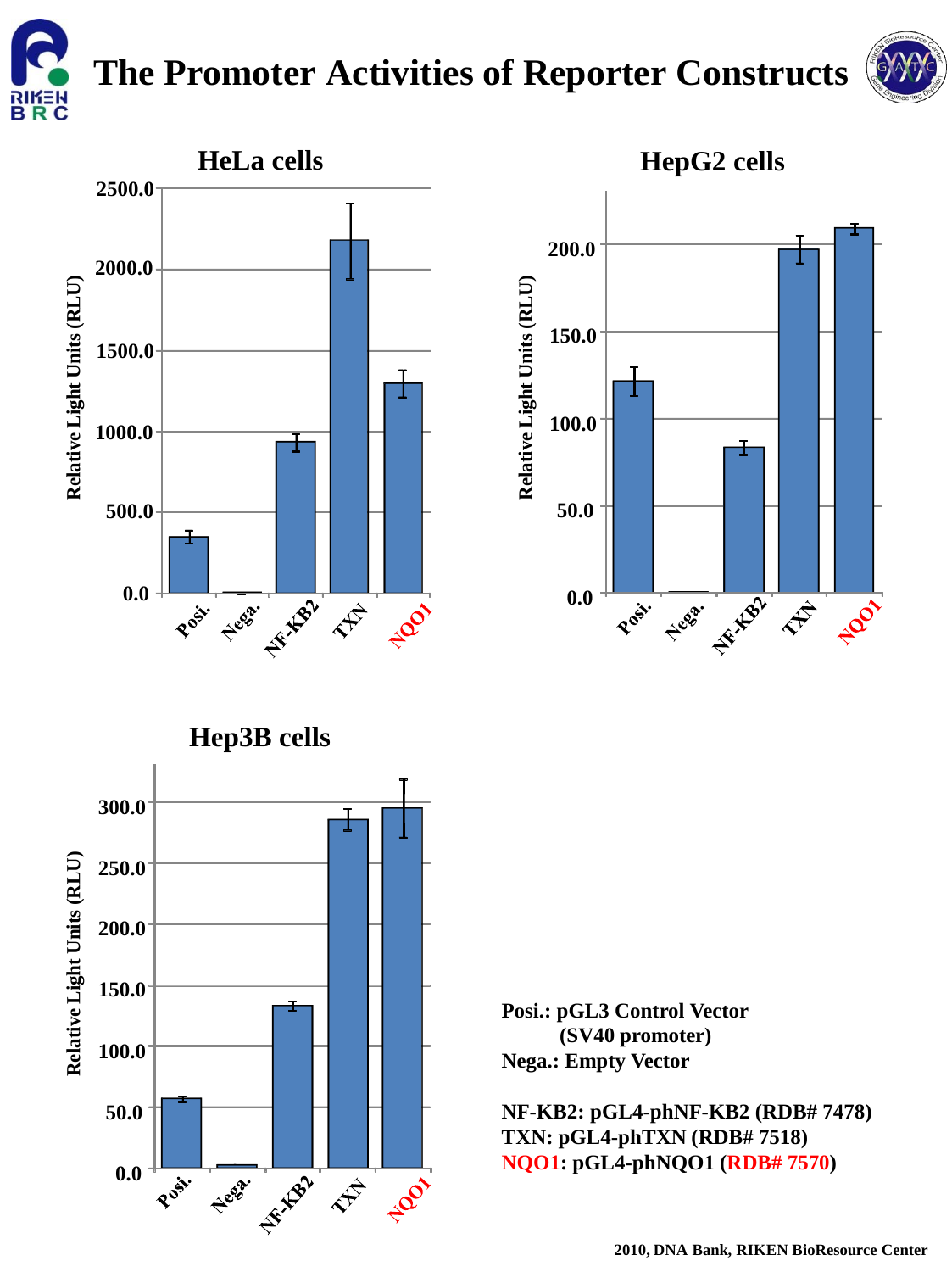[ GENETYX : Nucleotide Sequence Homology Data ]

Date: 2010.01.20

1st Nucleotide Sequence

: Reference Seq (NQ01)-insert File Name Sequence Size  $: 1399$ 

2nd Nucleotide Sequence

File Name : RDB7570F fasta  $: 721$ Sequence Size

Unit Size to Compare : 6

Percent Similarity  $\therefore$  99.2 Percent Identity : 99.2

> 1' ATTTTGT-CA GATGGGG--- TCTCACTTTG TTGCTCAG-G CTTTTCTCAA ACTCTTGGGC \*\* \*\*\*\* \*\* \*\*\*\*\*\*\* 59" ATGTTGTGCA GATGGGGGGT GCTCACTTTG TTGCTCAGTG CTTTTCTCAA ACTCTTGGGC

56' TCAAG-TGAT CCTCCTGCCT CAGCCTCCCA AAGTAATTTG TAAATACGTG TAAATAATAT 119" TCAAGTTGAT CCTCCTGCCT CAGCCTCCCA AAGTAATTTG TAAATACGTG TAAATAATAT

115' AGTCCTCTCT TG-TTGCA-T CAAAATGAAT GCAAAAATGT CACGATGGGG CC-GGGCGCG 179" AGTCCTCTCT TGTTTGCAGT CAAAATGAAT GCAAAAATGT CACGATGGGG CCGGGGCGCG

- 172' GTGGCTCATG CCTGTAATCC CAGCACTTCG GGAGGCCGAG GCGGTAGGAT CACCTGAGGT 239" GTGGCTCATG CCTGTAATCC CAGCACTTCG GGAGGCCGAG GCGGTAGGAT CACCTGAGGT
- 232' CGGGAGTTGG AAACCAGTTT TCTGGTGCCT CCTTAACTTT TGCACTGGAG GGACAACGGA 299" CGGGAGTTGG AAACCAGTTT TCTGGTGCCT CCTTAACTTT TGCACTGGAG GGACAACGGA

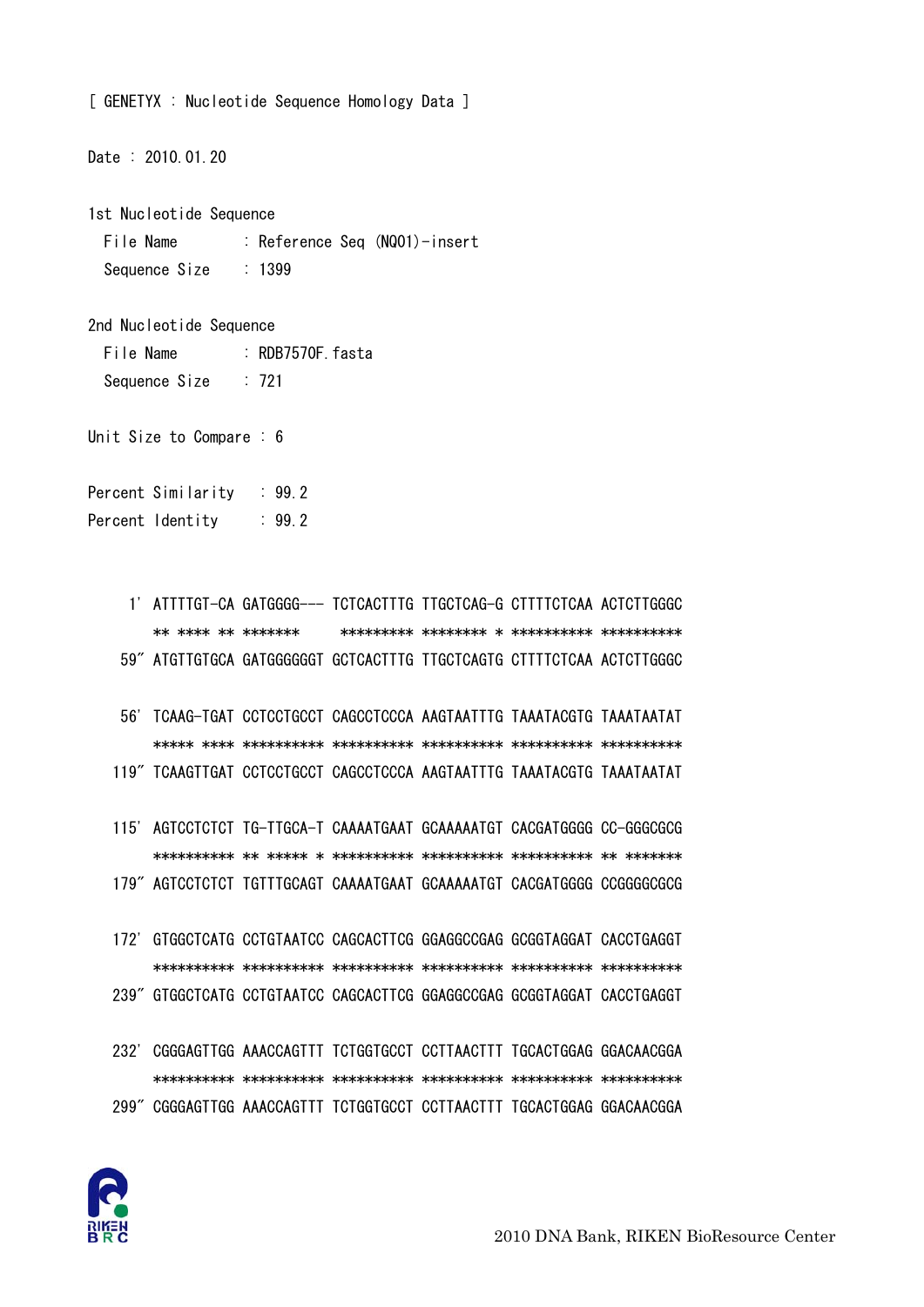292' AGGGCCCTGT GTCATCCTCA CCTCCCCCAT CTGTGATTCT TCTGATGGTT AATTACCACT 359" AGGGCCCTGT GTCATCCTCA CCTCCCCCAT CTGTGATTCT TCTGATGGTT AATTACCACT

352' TTAAAGCTCT AGTTCTTTTT CCTTCACCTA CTGAGAGTAT ATCTCCTTCT TTACAGTAAC 419" TTAAAGCTCT AGTTCTTTTT CCTTCACCTA CTGAGAGTAT ATCTCCTTCT TTACAGTAAC

412' TITTACTTTA TAGAGTTTTT TTTGAGACGG AGTCTCACTT CGTCACCCAG GCGGGAGTGC 479" TITTACTTTA TAGAGTTTTT TTTGAGACGG AGTCTCACTT CGTCACCCAG GCGGGAGTGC

472' AGTGGCACGA TCTCGACCCA CTGCAACCTC CGCCTTCCGG GTTCAAGCGA TTCTCCTGCC 539" AGTGGCACGA TCTCGACCCA CTGCAACCTC CGCCTTCCGG GTTCAAGCGA TTCTCCTGCC

532' TCAGCCTCCC GAGTAGCTGG GACTTACAGG CGCCCGCCAT CACGCCCAGC TAATTTTTCA \*\*\*\*\*\*\* 599" TCAGCCT-AA GAGTAGCTGG GACTTACAGG CGCCCGCCAT CACGCCCAGC TAATTTTTCA

592' GTACAGAC-G GGGCTTCACC AGGTT--GGC CAGGCT-GGT CTCGAA--CT -CCTGA-CCT 

658" GTACAGACGG GGGCTTCACC AGGTTTGGCC CAGGCTGGGT CTCGAAACCT CCCTGACCCT

644' CAGG

\*\*\*\*

718" CAGG

1st Nucleotide Sequence

File Name : Reference Seq (NQ01)-insert  $: 1399$ Sequence Size

2nd Nucleotide Sequence

File Name : RDB7570R fasta (Complementary)

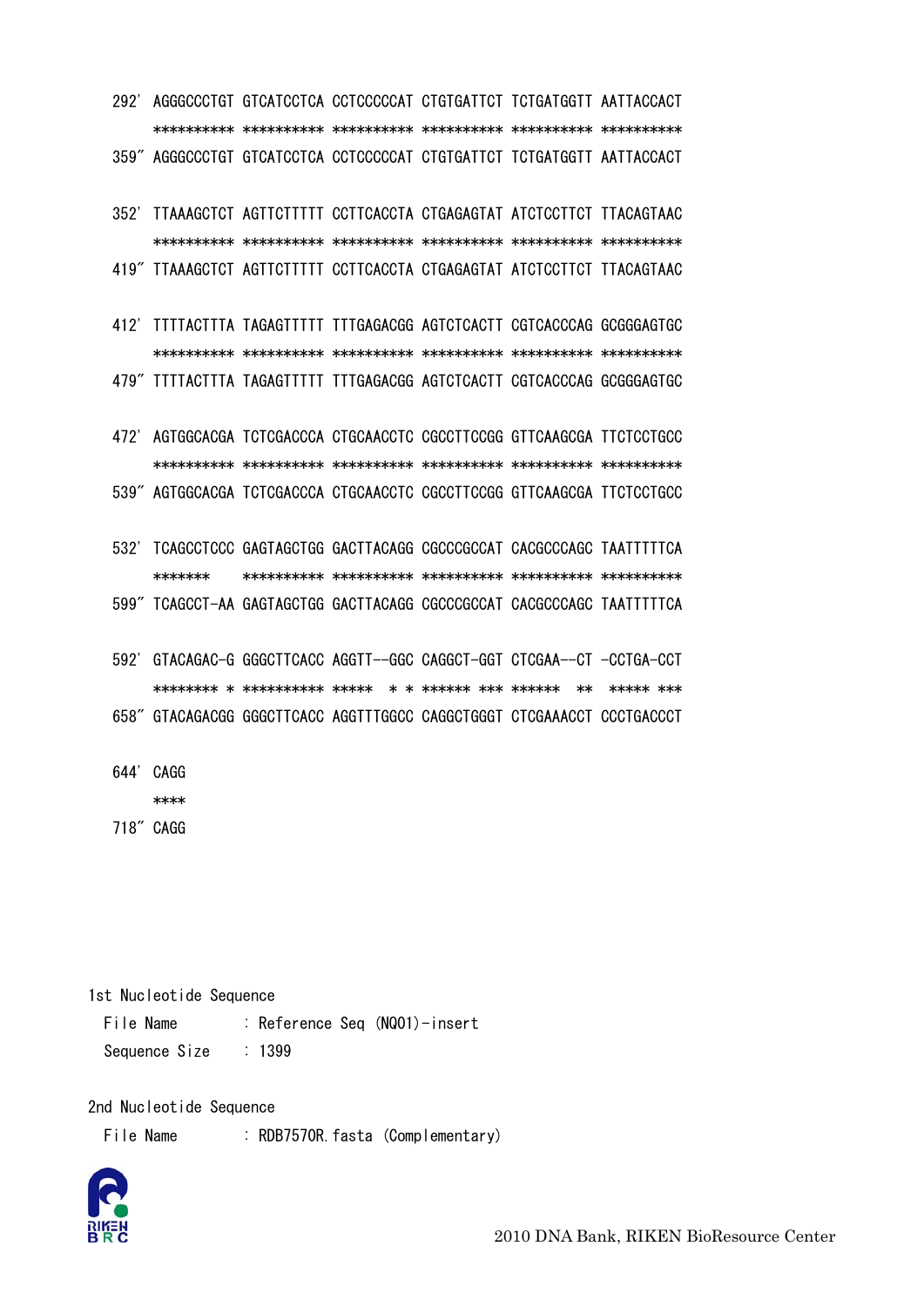

1161' AGATTTTTGA GGCCTCTGTC ACACACACCC CTACAATCCC CTCCCCCAGC CCCGAGAGAC 

- 379" TGCATCCTCT TGCACCTCAG GGCACAGTGC GCAGATGGGC TTGCCTTAGC ACCCCCAGCC
- 439" GCCAAGGCTA AAAGGGCATG CCCACTTGAT CCCTGGACTC TCTTGGGACG ACTTCCACCC

1101' TGCATCCTCT TGCACCTCAG GGCACAGTGC GCAGATGGGC TTGCCTTAGC ACCCCCAGCC

1041' GCCAAGGCTA AAAGGGCATG CCCACTTGAT CCCTGGACTC TCTTGGGACG ACTTCCACCC 

499" GAATCTGAGC CTAGGGCACC ACAGTAATCC GCATCCGGCT CTTTTTCTGC TCCATTTCGT

- 981' GAATCTGAGC CTAGGGCACC ACAGTAATCC GCATCCGGCT CTTTTTCTGC TCCATTTCGT
- 921' ACGGAGCATG TCTCCCCAGG ACTCTCAGCC TTCCAAATCC GCAGTCACAG TGACTCAGCA 559" ACGGAGCATG TCTCCCCAGG ACTCTCAGCC TTCCAAATCC GCAGTCACAG TGACTCAGCA
- 861' TTGTATGGGC CCCCAAGTGC AGAATCTGAA TCTTGCAAAG GAAGAAACAA ATTCGTCTCC 619" TTGTATGGGC CCCCAAGTGC AGAATCTGAA TCTTGCAAAG GAAGAAACAA ATTCGTCTCC
- 802' CCCCATTACC TGCCTTGAGG AGCAGGGGTG GTGCAGTGGC ATGCACCCAG GG-AAGTGTG 679" CCCCATTACC TGCCTTGAGG AGCAGGGGTG GTGCAGTGGC ATGCACCCAG GGAAAGTGTG
- 742' ATAACTGCTA TCTCCACACC AGCCTTGCCT TAGCTCATGG GAAACAAAAC CAATTAGTTC 738" ATANCTGCTA TCTCCACACC AGCCTTGCCT TAGCTCAT-G GAAACAAAAC CAATTAGTTC
- Percent Similarity : 100.0 Percent Identity : 99.8
- 

Sequence Size : 738

Unit Size to Compare : 6